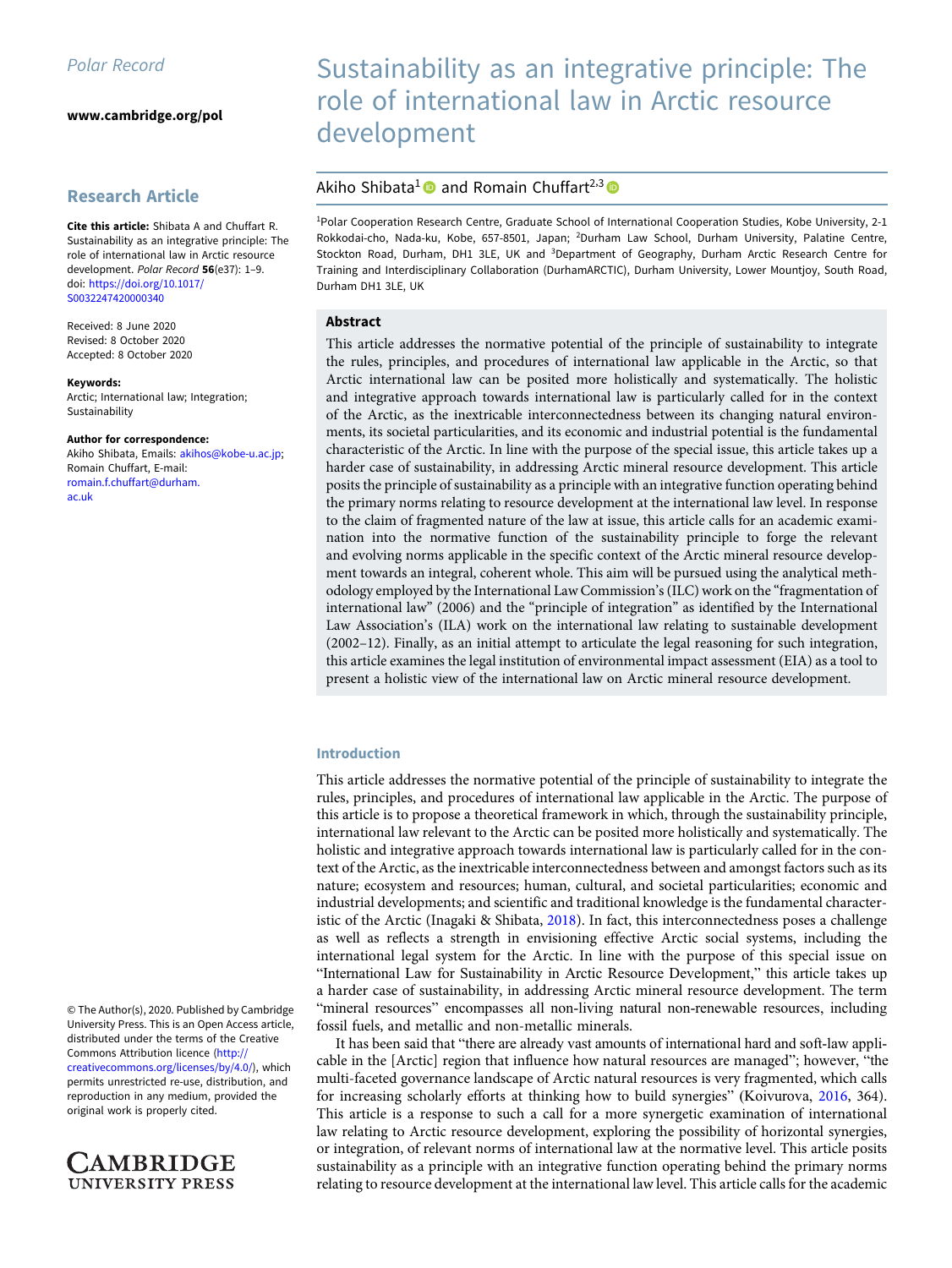examination of the normative function of the sustainability principle to forge the relevant and evolving norms applicable in the specific context of Arctic mineral resource development towards an integral, coherent whole, in response to the characterisation of the law at issue as fragmented.

After ascertaining the sustainability narrative relating to Arctic mineral resources, this article first identifies precisely the fragmented nature of relevant international law in the area of Arctic resource development. In response to such a claim of fragmented nature of the law at issue, this article examines the analytical methodology of the United Nations International Law Commission (ILC) in its work on the "fragmentation of international law" and then the principle of integration identified by the International Law Association (ILA) as one element of the principles relating to sustainable development. Based on such an examination, this article posits the principle of sustainability with such an integrative function. Finally, as an initial attempt to articulate the legal reasoning for such integration, this article examines the legal institution of environmental impact assessment (EIA) as a tool to present holistically the international law on Arctic mineral resource development.

This article presents a general legal framework within which an integrative approach to international law relevant to Arctic resource development could be posited, while other articles in this special issue address specific international legal regimes, such as environmental law or trade law, to achieve sustainable Arctic resource development in an integral manner.

#### Arctic mineral resources and sustainability narratives

The Arctic region is complex as it is often perceived as a resource development frontier with a long history of resource exploitation. Indeed, according to the much-quoted figures of the 2009 US Geological Survey study (Gautier et al., [2009\)](#page-7-0), the Arctic could potentially contain approximately 13% of the world's undiscovered oil reserves and 30% of undiscovered natural gas resources. Climate change has accelerated the melting of ice and subsequent resource development in the Arctic, so the conundrum of trying to balance economic development, environmental protection, and human/social concerns is felt even more deeply in the Arctic region (Koivurova, [2017;](#page-7-0) Koivurova & Hossain, [2012](#page-7-0)).

The concept of sustainability has been reflected in the national mining policies and laws of many Arctic States (Kokko, Buanes, Koivurova, Masloboev, & Pettersson, [2015](#page-7-0); Langhelle, Blindheim, & Øygarden, [2008\)](#page-7-0), but the precise normative implications of these policies and laws in the specific Arctic context have not been clear. The consideration of concrete implications of sustainable mineral resource development for the Arctic has been an important agenda for Arctic international co-operation to date (Petrov et al., [2017\)](#page-8-0). The 1991 Arctic Environment Protection Strategy, the first intergovernmental Arctic-wide cooperative scheme, noted that "the use of natural resources is an important activity of Arctic nations," and, therefore, "the Strategy should allow for sustainable economic development in the north so that such development does not have unacceptable ecological or cultural impacts" (AEPS, [1991\)](#page-6-0). By 1996, the eight Arctic States and indigenous representatives came to recognise the need to integrate the Strategy's environmental programmes "with Arctic economics and social initiatives to uphold the principles of sustainable development" (Inuvik Declaration, [1996](#page-7-0)). The Ottawa Declaration on the Establishment of the Arctic Council brought to the fore the commitment of the eight Arctic States to

"sustainable development in the Arctic region, including economic and social development, improved health conditions and cultural well-being" and established a Sustainable Development Working Group (SDWG) (Ottawa Declaration, [1996](#page-8-0)). The mandate of SDWG is to adopt steps to be taken by the Arctic States to advance sustainable development in the Arctic by improving the environmental, economic, and social conditions of Arctic communities (Arctic Council, [1998\)](#page-6-0). The 2017 SDWG Strategic Framework upgraded this mandate into one of the guiding principles of the SDWG by recognising "the fundamental interconnectedness between the economic, social, and environmental pillars of sustainable development" to achieve holistic stewardship in the Arctic (Arctic Council, [2017a](#page-6-0)).

What is unique about the SDWG mandate is its emphasis on the perspective of local communities and Indigenous Peoples. The 2017 Strategic Framework eloquently reiterated this SDWG focus on peoples, in particular, Indigenous Peoples who have lived in the Arctic since time immemorial, by promoting the "vibrancy of the region's peoples, cultures, and values and strengthen[ing] the resilience, capacity and well-being of the Arctic's richest resource, its people" (Arctic Council, [2017](#page-6-0)b). This emphasis on peoples' needs under the Arctic sustainability narrative corresponds to and even epitomises the paradigm shift in the global sustainability narrative since the Johannesburg Declaration on Sustainable Development (United Nations, [2002\)](#page-8-0) that tilted the balance in favour of a variation on sustainable development centred on social well-being (Humrich, [2017;](#page-7-0) Tladi, [2007,](#page-8-0) 35–37).

The Arctic sustainability narrative focussing on the needs of local communities and Indigenous Peoples has been incorporated into Arctic Council documents relating to mineral resource development. Updating its 1997 Guidelines, the Working Group on Protection of Arctic Marine Environment (PAME) drafted its 2002 version of the Arctic Offshore Oil and Gas Guidelines in an attempt to incorporate the principles of sustainable development (Arctic Council, [2002](#page-6-0)). In the guidelines, the principle of sustainable development was identified as one of the three general principles (along with the precautionary principle and polluter pays principle), but the specific commitments requested were of environmental nature, such as the protection of biodiversity, prevention of pollution, protection of the marine environment, and minimisation of environmental impacts.

This was significantly improved in the 2009 version of the Guidelines (Arctic Council, [2009\)](#page-6-0). First, the principle of sustainable development now includes, in addition to its environmental aspects, the integration of social concerns into all development processes (in this case, Arctic offshore oil and gas development) and broad public participation in decision-making. Second, the section on Arctic Communities, Indigenous Peoples, Sustainability and Conservation of Flora and Fauna has been upgraded and positioned before the section on EIAs. In the Sustainability section, the Arctic States are urged to pursue regulatory and political structures that allow for the participation of Indigenous Peoples and other local residents in the decision-making process. This language is strengthened from the 2002 version, which called only for "meaningful participation." Finally, taking the language from the United Nations Declaration on the Rights of Indigenous Peoples (UNDRIP), the 2009 Guidelines urged the Arctic States to consult and cooperate with the Indigenous Peoples concerned through their own representative institutions in order to understand and integrate their needs and concerns with any project affecting their lands or territories and other resources in connection with Arctic oil and gas development (Baker, [2013](#page-6-0)).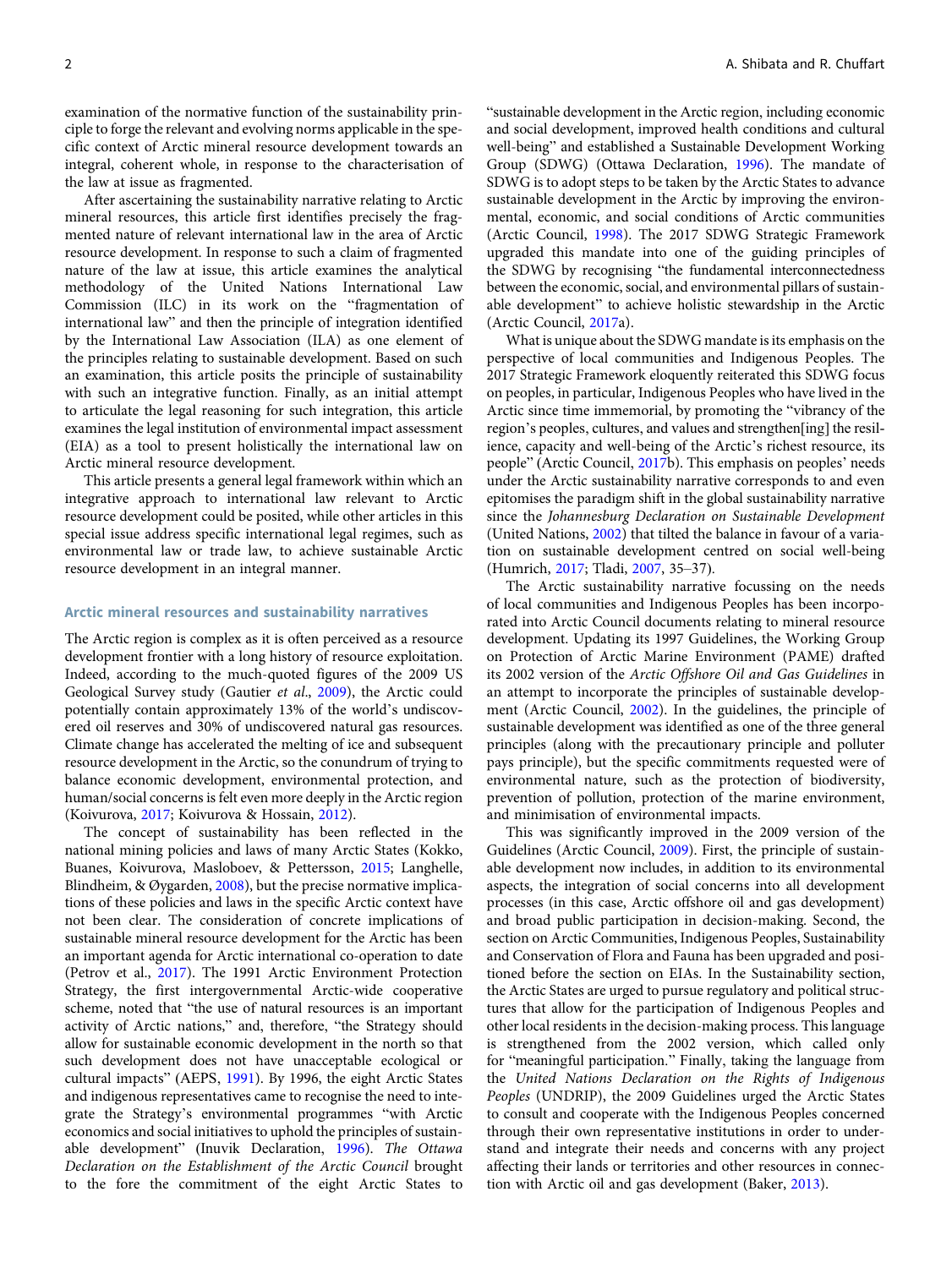In 2011, the SDWG drafted the Circumpolar Information Guide on Mining for Indigenous Peoples and Northern Communities with the aim to "increase the ability of Indigenous Peoples and residents of northern communities to understand, influence and participate in mining-related processes in order to maximise benefits and minimise negative effects on their lives, culture, land and the environment" (Arctic Council, [2011\)](#page-6-0). While noting that mineralextractive activities in the Arctic region represent a significant portion of the economic activities of the Arctic countries, the document explicitly recognises that the Indigenous and northern communities are "central stakeholders for a sustainable Arctic."

The Arctic sustainability narrative directs us to explore the normative potential of the principle of sustainability to integrate the applicable rules of international law so as to promote the participatory role of local communities and Indigenous Peoples in Arctic mineral resource development. The question is how such integration can be constructed at the international normative level.

## International legal framework for sustainable resource development in the Arctic

International law on mineral resource development is predicated on the principle of permanent sovereignty of States over all their natural resources and economic activities, as pronounced by the United Nations Charter on Economic Rights and Duties of States (United Nations, [1974\)](#page-8-0). This simple pronouncement, reflecting customary international law, requires some legal precision. First, the resources and economic activities over which the States exercise permanent sovereignty are those located in their territories, including their land, their internal waters, and their territorial seas, as identified and delimited by international law. In addition, under the international law of the sea, the coastal States exercise sovereign rights over their continental shelves for the purpose of exploring and exploiting natural resources found there. Since most of the current and foreseeable future developments of Arctic mineral resources occur within the territories and offshore areas of the Arctic States, the permanent sovereignty/sovereign right of the Arctic State, where mineral resources are deposited and developed, provides a basic legal framework to explore the normative potential of the sustainability principle in integrating relevant rules of international law applicable to the Arctic.

Second, the right holder of permanent sovereignty over Arctic resources, according to the 1974 Economic Charter, is the State. Normally, this term does not pose a problem of identifying an entity legally justified to claim the right of permanent sovereignty over natural resources under international law. It is noteworthy, however, that the United Nations Declaration on Permanent Sovereignty over Natural Resources provided "the right of peoples and nations to permanent sovereignty" drawing a clear legal distinction between the colonial states of the time and the right of peoples who would have had the right of self-determination to become States (United Nations, [1962](#page-8-0)). In the context of the Arctic, this distinction between States and peoples exercising their right of external self-determination remains particularly relevant in the case of Greenland, with its unique historical and legal developments (Johnstone, [2020\)](#page-7-0). Beyond that, the Inuit Circumpolar Council (ICC) declared that "[r]esource developments in [their respective traditional territories] must be grounded in the United Nations Declaration on the Rights of Indigenous Peoples" (ICC, [2009;](#page-7-0) ICC, [2011\)](#page-7-0). This legal claim of the Arctic Indigenous Peoples directly relates to our main argument below on the normative potential of the sustainability principle to

integrate relevant rules of international law in the specific context of Arctic interconnectedness.

The right of the Arctic States to permanent sovereignty over their mineral resources is constrained by corresponding duties under international law (Schrijver, [1997\)](#page-8-0), but mostly in transboundary contexts of resources shared by two or more States or industrial activities with risks of transboundary harm (Barral, [2016\)](#page-6-0). Moreover, such global environmental concerns as climate change, loss of biodiversity, and marine pollution translate into general obligations of State Parties under applicable treaty regimes but are usually couched in discretionary language such as "as far as possible and as appropriate" (CBD, [1992](#page-7-0), Art.8). Therefore, as Barral points out, "it seems difficult to discern the existence of a general obligation on States to protect their own environment or to exploit their natural resources in a domestic context in a sustainable manner" (Barral, [2016,](#page-6-0) 23). More particularly, oil and gas development and mining activities have been identified as the areas of law where "most important regulatory tools remain national" (Talus, [2016](#page-8-0), 249), and "from the perspective of international law, there is no comprehensive regulation of mining" (Kidd, [2016](#page-7-0), 327). These statements in effect describe the current legal situation surrounding sustainable mineral resource development in the Arctic as still dominated by State permanent sovereignty over natural resources, with limited constraints by obligations of discretionary nature arising from customary international law and applicable treaties (Jakobsen, [2014\)](#page-7-0). This legal situation, however, does not signify a lacuna in international law for Arctic resource development.

At this point, it is essential to explore the question of the "fragmented" nature of the current legal framework on Arctic resource development. First, the relevant customary laws are constantly evolving and could tighten the discretion of States in exercising their right of permanent sovereignty/sovereign right to develop mineral resources. For example, the ILA, a world-leading academic body with the objective of clarifying and developing international law has declared as follows in 2002:

"Principle 1.2: States are under a duty to manage natural resources, including natural resources within their own territory or jurisdiction, in a rational, sustainable, and safe way so as to contribute to the development of their peoples, with particular regard for the rights of indigenous peoples, and to the conservation and sustainable use of natural resources and the protection of the environment, including ecosystems." (ILA, [2002](#page-7-0))

This statement was further supplemented by a guiding statement in 2012 to the effect that "as a matter of common concern, the sustainable use of all natural resources represents an emerging rule of general customary law, with particular normative precision identifiable with respect to shared and common natural resources" (ILA, [2012](#page-7-0), para. 3). Would it then be possible to discern the "commonality of interests" (Barral, [2016](#page-6-0), 18) in the Arctic legal community that would legitimise the emergence of such rules as to constrain State permanent sovereignty even in non-transboundary contexts?

Another example is that of emerging customary obligations to conduct EIAs. In 2010, the International Court of Justice (ICJ) in its judgement on the Pulp Mills case declared that, although still in the transboundary contexts, a requirement to undertake an EIA is a customary obligation but added that the specific scope and content of such an assessment would be left for States to determine (ICJ, [2010](#page-7-0), paras. 204–205). In the Arctic context, the Guidelines on Environmental Impact Assessment in the Arctic were developed in 1997 under the Arctic Environmental Protection Strategy,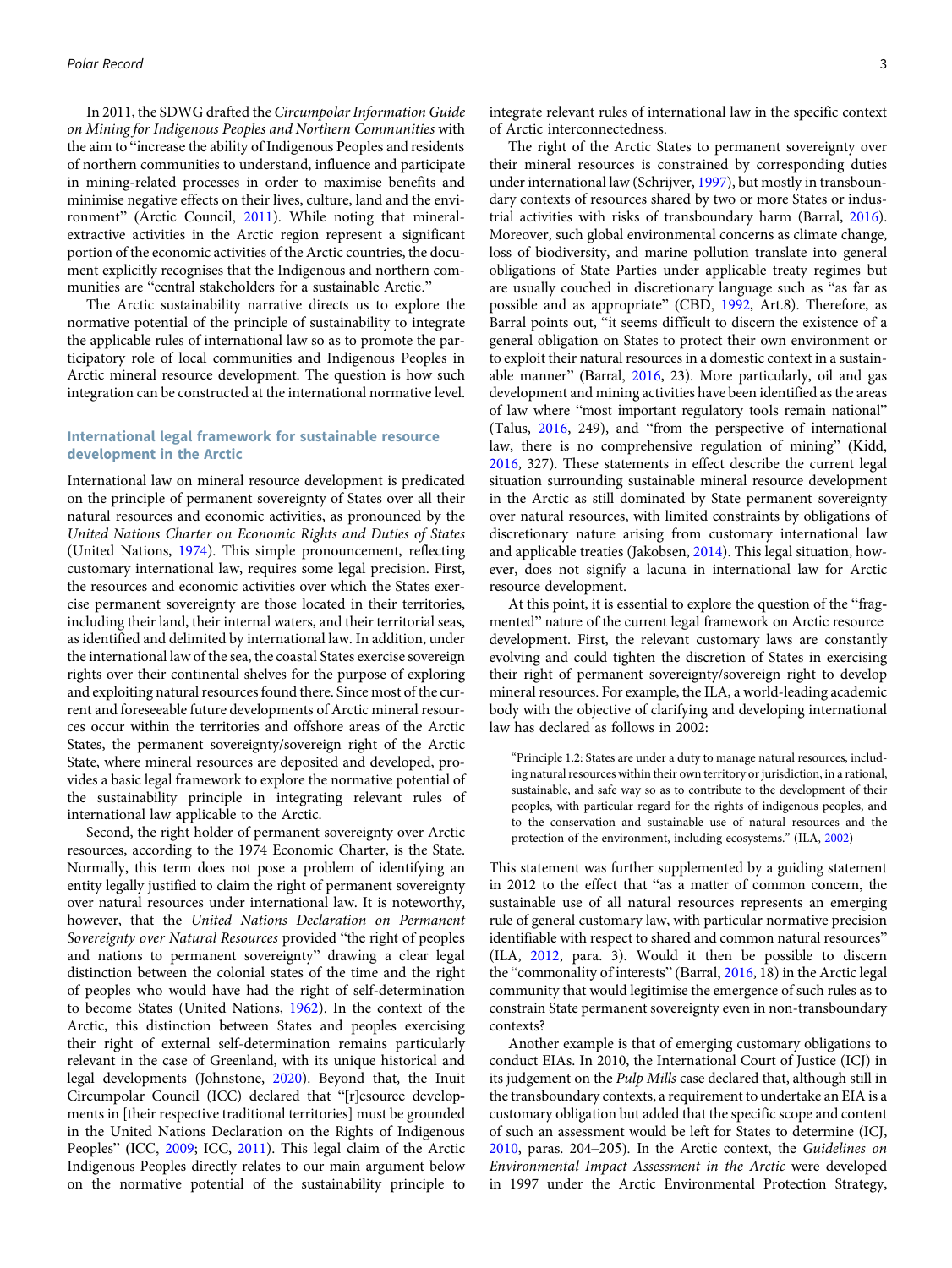and the eight Arctic States agreed to apply them (Alta Declaration, [1997,](#page-6-0) para. 4). According to Koivurova, this document "provides Arctic-specific guidance on how to conduct safe and sound natural resource exploitation in the Arctic" (Koivurova, [2016](#page-7-0), 357). In 2019, the Arctic Council SDWG completed its work on the Good Practices for Environmental Impact Assessment and Meaningful Engagement in the Arctic (Arctic Council, [2019](#page-6-0)), and the eight Arctic States encouraged their practical application in large-scale development projects in the Arctic (Soini, [2019](#page-8-0)). Can such Arctic-specific guidance and practices be considered as constituting the specific scope and content of EIA that the Arctic States determined to be applicable to Arctic mineral resource development?

A further example is the general due diligence obligations of States over their private actors undertaking industrial activities so as not to cause transboundary adverse effects. Again, through international jurisprudence, both the precise content and scope of "due"-ness of diligence have been clarified and strengthened (Bankes, [2020\)](#page-6-0). In the Arctic context, the Arctic Council has encouraged "enterprises operating in the Arctic to respect international guidelines and principles" relating to corporate social responsibility (Kiruna Declaration, [2013](#page-7-0)). The best business practices for earning "social license to operate" mining in the Arctic have also been elaborated by the Responsible Resource Development Working Group of the Arctic Economic Council (AEC) (AEC, [2019;](#page-6-0) Harland, [2019](#page-7-0)). The Arctic Investment Protocol, which provides a framework of responsible investment and good business practices in the Arctic, was drafted by the 2016 meeting of the World Economic Forum (Davos) and subsequently endorsed by the AEC in 2017 (Lim, [2020](#page-7-0)). Do these guidelines and practices inform the substantive content of the due diligence obligation of States in the specific context of Arctic mineral resource development?

Second, treaty-based general obligations could also evolve through jurisprudence and Parties' practice. For example, the South China Sea arbitral award (merit) recently confirmed the obligations relating to the protection and preservation of the marine environment as provided in Part XII of the United Nations Convention on the Law of the Sea (UNCLOS, Arts. 192–237) "apply to all States with respect to marine environment in all maritime areas, both inside the national jurisdiction of States and beyond it" (PCA, [2016](#page-8-0), para. 940). This clarification is particularly significant for our discussion because the marine pollution and harmful changes that trigger States' obligations of assessment, prevention, and control under the Convention do not presuppose transboundary effects and are applicable in all maritime areas. Under the Convention, the obligations of States to take all measures necessary to prevent, reduce, and control pollution from installations and devices used in exploration or exploitation of natural resources of the sea bed and subsoil shall include establishing global and regional rules, standards, and recommended practices and procedures (UNCLOS, Art.194(3)(c) and Art.208(5)). In the Arctic context, the Ministers of the eight Arctic States endorsed Arctic Offshore Oil and Gas Guidelines drafted and updated twice by PAME (Arctic Council, [2009](#page-6-0)). In 2013, the same eight Arctic States signed the Agreement on Cooperation on Marine Oil Pollution Preparedness and Response in the Arctic, with detailed non-binding operational guidelines that could be further developed and modified by the Parties (MOPPR Agreement, [2013\)](#page-7-0). Can these instruments be considered as Arcticspecific regional rules and recommended practices as required by UNCLOS (Churchill, [2015,](#page-7-0) 164–174)?

Finally, it is said that international law related to Indigenous Peoples has had an "influence" on how natural resources are being exploited in the Arctic (Koivurova, [2016](#page-7-0), 360–361). Both the ILO Convention No.169 (ILO, [1989](#page-7-0)) and international practice and jurisprudence recognise the rights of Indigenous Peoples, including a requirement of free, prior, and informed consent (FPIC) over natural resource development undertaken in their traditional territories, have been cited as applicable international law. The rights of Indigenous Peoples are now reflected in the United Nations Declaration on the Rights of Indigenous Peoples (United Nations, [2007\)](#page-8-0). What is the precise normative extent of such "influence" in relation to the overarching permanent sovereignty of States over their natural resources and their economic activities in the Arctic (Åhrén, [2014](#page-6-0))?

In other words, the above examination has left unanswered the question of the normative relationships, if any, between and amongst the Arctic-specific normative developments, both hard and soft law, on the one hand, and the evolving general international legal framework on mineral resource development, on the other. This normative disconnectedness can be described as "fragmentation."

#### From fragmentation to interrelationships

As explained in the Introduction, this article does not address specific areas of international law to achieve sustainable resource development in the Arctic in an integral manner. There is already a wealth of such academic research, for example, in the areas of international law regulating EIA in the Arctic (Koivurova, [2002](#page-7-0); Koivurova, [2008;](#page-7-0) Sander, [2016](#page-8-0)); international law regulating Arctic offshore oil and gas development (Johnstone, [2015](#page-7-0)); international law of the rights of Indigenous Peoples as to natural resources in the Arctic (Åhrén, [2016,](#page-6-0) 214–218; Bankes, [2010](#page-6-0)); and, more recently, international trade regulations to achieve Arctic sustainable development (Chong, [2019](#page-7-0); Kobayashi, [2020\)](#page-7-0).

Instead, this article aims to establish a theoretical framework or a general framework of legal reasoning capable of positing the Arctic international law on resource development more holistically and systematically. For such an aim, the methodological approach taken by the United Nations International Law Commission (ILC), which addressed the problématique of "fragmentation of international law," is useful (ILC, [2006\)](#page-7-0). The ILC's study dealt with the so-called proliferation of treaty regimes and examined legal solutions in resolving potential conflicts between such treaty regimes. As briefly described above, the current state of international law around Arctic resource development rarely raises such conflicts in applicable treaty regimes. On the other hand, in the context of Arctic resource law, it is useful to follow the ILC's analytical approach, first, to seek "relationships" between and amongst the relevant international legal norms, and, then, to examine the normative function of general principles as well as "general frames" of legal reasoning (Id., para. 469) to construct a coherent understanding of them.

Utilising the ILC's norm-relationship matrix of general versus special norms, earlier versus later norms, and more important versus normal norms, the development of the international legal regime of Arctic resource development may be characterised as follows:

(1) It is overwhelmingly controlled by general norms of customary and treaty law dating back to the 1970s (permanent sovereignty) and the 1980s (law of the sea);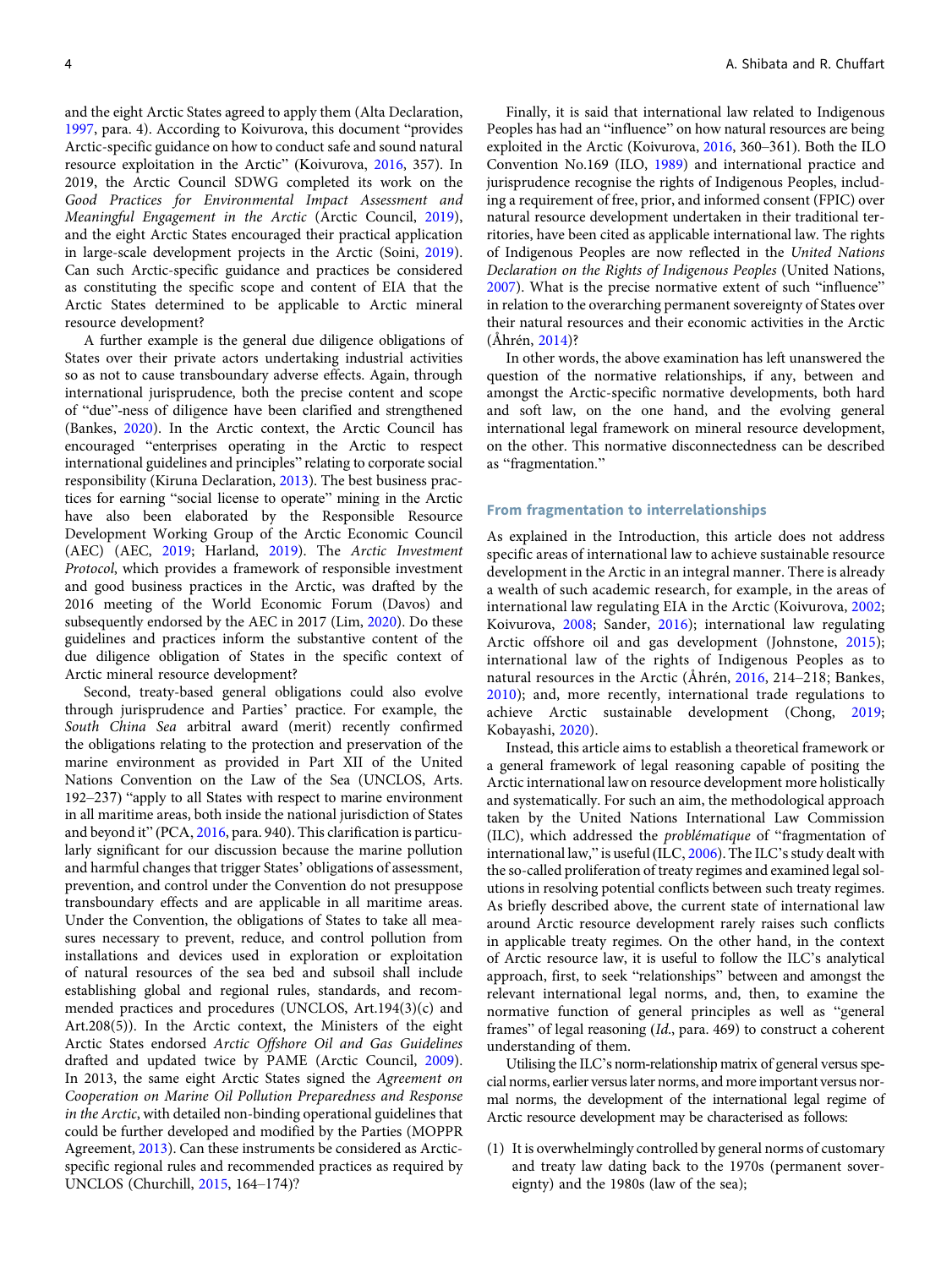- (2) Regionally based special norms of soft law nature have been developing since the 1990s, particularly in the area of Arctic environmental protection; and
- (3) Important general norms relating to Indigenous Peoples have entered the Arctic legal discourse since the 2000s.

This is, of course, an oversimplification but still serves as a useful general frame to examine the normative interrelationships in this area. First, the more specific and later norms of Arctic environmental protection do not purport to be a regional exception to or derogation from the general international law of resource development (ILC, [2006](#page-7-0), para. 211) but rather an application or elaboration of it (Id., para. 98). In such instances, what would be important is not the soft nature of the instruments but the actual State practice that would effectuate the elaboration of general law in the specific context of the region, in this case, in the Arctic.

Second, the ILC brought to light an "important practice that gives effect to the informal sense that some norms are more important than other norms [...], and those important norms should be given effect to" (Id., para. 327). The legal vocabulary, according to the ILC, that gives expression to such important norms are the concepts of jus cogens and obligations erga omnes. The ICJ, the principal judicial organ of the United Nations, has declared that the respect for the right to self-determination of the peoples of nonself-governing territories (ICJ, [1995,](#page-7-0) para. 29; ICJ, [2019,](#page-7-0) para. 180) and those under foreign occupation (ICJ, [2004](#page-7-0), paras. 155– 156) is an obligation erga omnes. Although these authoritative pronouncements do not directly relate to Indigenous Peoples, the international law on self-determination itself is evolving as to both its subjects and its substantive content (Cambou, [2020](#page-7-0)). Indeed, the United Nations Declaration on the Rights of Indigenous Peoples, although non-legally binding, explicitly recognises the right of Indigenous Peoples to self-determination as well as other rights that are based on it (United Nations, [2007](#page-8-0), Arts. 3 and 4). These normative developments attest at a minimum to the "importance" of the rights of Indigenous Peoples recognised under international law in relation to other norms of international law on mineral resource development.

In constructing the holistic understanding of those relationships amongst relevant norms of Arctic resource development, the ILC's study sees the relationships as part of a "system." In other words, the legal reasoning to understand the relationships and interrelationships of seemingly random rules, decisions, or behavioural patterns must be the "operation of a whole that is directed toward some human objective" (ILC, [2006](#page-7-0), paras. 32–34). In the present case, the objective is to achieve sustainable mineral resource development in the Arctic. The examination above on the Arctic narrative on mineral resource development showed recognition by the Arctic community of the fundamental interconnectedness between the economic, social, and environmental pillars of sustainable development in the Arctic, with an increasing emphasis on the participatory role of local communities and Indigenous Peoples.

This leads to the second phase of analysis on the normative function of general principles to coherently understand the interrelationships of relevant norms of Arctic mineral resource development, with a clear objective of achieving sustainable development in the Arctic.

## Towards integration: The principle of sustainability

A more in-depth discussion of the principle(s) of sustainable development as such being beyond the scope of this paper, the aim of this article is limited to finding a general principle and/or general frame of legal reasoning "in the background" (ILC, [2006](#page-7-0), para. 30) of the relevant norms of Arctic mineral resource development that will assist us in constructing them in a holistic and coherent manner. Moreover, achieving sustainable development or a factual state of sustainable development as a political objective should be distinguished from norms or principles relating to sustainable development under international law. Sustainable Development Goals (SDGs) are the former genre, whereas the principles declared by the ILA in 2002 are the principles the application of which "would be instrumental in pursuing the objective of sustainable development" (ILA, [2002](#page-7-0)). This article is interested in this latter genre.

Along with some substantive principles, one of them being the principle of sustainable use of natural resources as cited above, the ILA's New Delhi Declaration of Principles of International Law relating to Sustainable Development contains the "principle of integration and interrelationship" which, by reason of its sheer title, is particularly relevant for the present discussion.

- Principle 7.1 The principle of integration reflects the interdependence of social, economic, financial, environmental, and human rights aspects of principles and rules of international law relating to sustainable development as well as of the interdependence of the needs of current and future generations of humankind.
- Principle 7.4 In their interpretation and application, the above (six) principles are interrelated and each of them should be construed in the context of the other principles of this Declaration. Nothing in this Declaration shall be construed as prejudicing in any manner the provisions of the Charter of the United Nations and the rights of peoples under that Charter.

The principle of integration within the context of sustainable development thus involves two levels. The first is the mandate to integrate economic, social, and environmental aspects (objectives, priorities, interests, concerns, etc.) in implementing the relevant principles and rules of international law. This involves integration at the factual level in legal implementation or in the decision-making phase. The second is the mandate to integrate the relevant norms of international law at the normative level in constructing, interpreting, and applying them (Barral & Dupuy, [2015](#page-6-0)). It is the latter level of normative integration when, in Iron Rhine Railway arbitration, the Permanent Court of Arbitration said that "[e]nvironmental law and the law on development stand not as alternative but are mutually reinforcing, integral concepts" (PCA, [2005](#page-8-0), para. 59). This is also sometimes called "the principle of reconciliation" (Weeramantry, [1997\)](#page-8-0).

Either integrative or reconciliatory, this principle identifies a normative function operating behind and/or in-between the primary norms of behaviour, whose function is to inform, coordinate, adjust, and/or even modify the way the primary norms are created, interpreted, and applied. This is in essence what Vaughan Lowe called an interstitial norm, which will "exercise a very great influence on the [international legal] system" (Lowe, [2000](#page-7-0), 217). Its normative force of integration does not depend on its acceptance by States, but rather on its clear and coherent articulation in its legal reasoning (Lowe, [1999](#page-7-0), 35). Thus, the principle of integration can also be characterised as a general framework of legal reasoning. The interstitial function of the principle of integration, however, has a direction, a clear objective to achieve sustainable development (Barral, [2012\)](#page-6-0). Since the political objectives of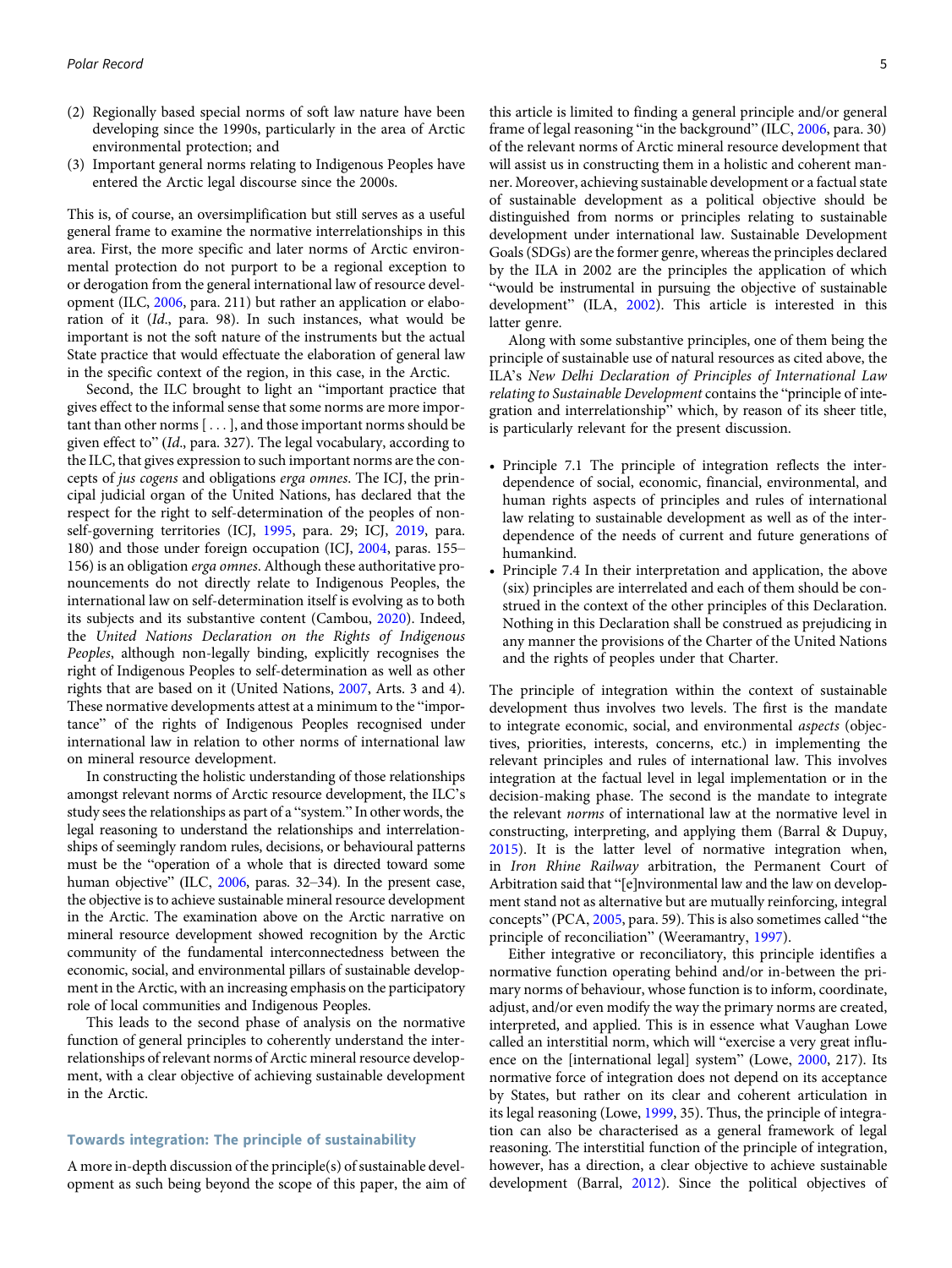sustainable development vary with time, place (nationally, regionally, and globally), and issues (climate change, resource development, etc.) (Pram Gad & Strandsbjerg, [2019](#page-8-0)), the operation of the principle of integration would also be specific to the context (Cordonier Segger & Khalfan, [2004,](#page-7-0) 106). The principle with such an integrative function operating behind the primary norms relating to resource development at the international law level could be called the "principle of sustainability". It is submitted that the academic examination of the normative function of the sustainability principle to forge the relevant and evolving norms applicable in the specific context of Arctic mineral resource development towards an integral, coherent whole is now called for, in response to the claim of fragmented nature of the law at issue.

As an initial attempt to articulate the integrative function of the sustainability principle in the context of Arctic mineral resource development, two additional insights should be mentioned. The first is integration at a knowledge level. Because the Arctic represents one of the most rapidly changing natural as well as social environments given the effect of climate change, it is extremely important to take into account the "new norms and standards [that] have been developed  $[...]$  [o]wing to new scientific insights and  $[...]$  a growing awareness of the risks" (ICJ, [1997,](#page-7-0) para. 140). The inter-temporal aspect of this statement relates to the establishment of a relationship amongst norms as discussed above (ILC, [2006,](#page-7-0) para. 475 − 478), whereas the integration of the newest scientific knowledge and societal awareness, as identified through social science and humanities studies, into the sustainability discourse is novel. Of course, these new scientific insights and growing awareness of the risks in the Arctic might already be incorporated into the preferences and expectations of the Arctic community, which form the political objectives of the normative exercise of integration through the principle of sustainability. However, an identification of the newest knowledge as an independent element in the sustainability discourse, it is submitted, should be retained particularly in the context of Arctic resource development (Bertelsen & Justinussen, [2016\)](#page-7-0).

Second, the ILA's Sofia Guiding Statements and its 2012 report suggest certain international legal institutions, if properly designed for the specific objective, could promote the integration of relevant norms, and cite the EIA regime as "one of the most powerful integrative tools currently available" (ILA, [2012](#page-7-0), 864). The ILA focussed on the role of EIA in integrating developmental and environmental concerns in project-level decision-making processes (ILA, [2006\)](#page-7-0), thus, at the factual level of integration in our denomination. However, a closer look at EIA as a legal institution does provide a useful hint in articulating the integrative function of the sustainability principle at the normative level, particularly in the specific context of Arctic resource development.

# Articulating integration through EIA for Arctic resource development

The international legal regime of EIA is founded on a normative structure that connects the legal institution of EIA with other international procedural norms such as notification and consultation; with substantive international environmental norms such as prevention, due diligence, and precaution; with global environmental norms under, for example, the Convention on Biological Diversity, Climate Change regimes, and the law of the sea (Craik, [2015](#page-7-0)); with individual rights such as public participation and human rights (Boyle, [2011](#page-7-0)); and with international financing and investment norms (Viñuales, [2012](#page-8-0)). The obligation to

undertake EIA is firmly situated within the framework of legal principles relating to sustainable development, being enunciated in Principle 17 of the United Nations Rio Declaration on Environment and Development (United Nations, [1992](#page-8-0)) and in Principle 4.2 of the ILA New Delhi Declaration (ILA, [2002\)](#page-7-0). As such, in addition to being itself a norm of customary international law, the regime of EIA, at the international normative level, can function as a conceptual tool to identify the relevant norms of international law applicable to a particular genre of economic activity or policy and to frame legal reasoning that would potentially integrate the relevant norms of international law in order to pursue the objective of sustainable development. The present case examines Arctic mineral resource development, and the required examination is to articulate the integrative reasoning of the sustainability principle through the normative structure of the Arctic EIA.

The 1997 Arctic EIA Guidelines (Alta Declaration, [1997\)](#page-6-0) and the 2019 Arctic EIA Good Practices (Arctic Council, [2019\)](#page-6-0) are examined to tease out legal reasoning that would provide a general frame or direction towards the integration of relevant norms of international law in Arctic resource development. For such an exercise, as explained above, it does not matter whether the documents at hand are legally binding or not.

First, it is clear that these documents are based on the recognition of "commonality of interests" amongst the Arctic States and their peoples for the need of specific international norms that take into account the unique Arctic natural environment as well as the social and cultural aspects of the peoples in the Arctic. It is particularly noteworthy that the recommended practices for EIA in those documents do not presuppose transboundary harm but are based on the specificity of the Arctic as one and integral region. The 2019 Good Practices document is explicit in its relevance to large-scale economic projects, including mineral resource development. These premises provide a strong rationale for potential normative development that would further constrain State permanent sovereignty in the case of Arctic mineral resource development. Second, the normative structure of recommended Arctic EIA calls for a precautionary approach, particularly because of the scientific uncertainties in relation to Arctic environmental and social baseline criteria. This may be the basis for introducing a precautionary approach in making, interpreting, and applying relevant norms of international law relating to Arctic mineral resource development. At the same time, the normative structure of the recommended Arctic EIA does not enjoin economic development, particularly the economic development of the peoples in the Arctic, unless the international hard-law thresholds of significant transboundary harm would be likely. This may be the basis for the application of the "weaker" version of the prevention principle applicable in the Arctic, similar to the normative structure of domestic EIA (Craik, [2015\)](#page-7-0).

Third, the normative structure of the recommended Arctic EIA emphasises public participation, especially the participation of Indigenous Peoples because it is particularly important in the context of the Arctic to assess the social and cultural impacts as well as to incorporate local and traditional knowledge in the assessment process. The 1997 Guidelines define traditional knowledge as "accumulated knowledge held by Indigenous peoples on the Arctic environment, and the management of its resources for present and future generations." At the same time, the two documents stop short of explicitly referring to their right to self-determination or any of the specific Indigenous rights arising from such recognition, such as FPIC. Normative importance is attached to the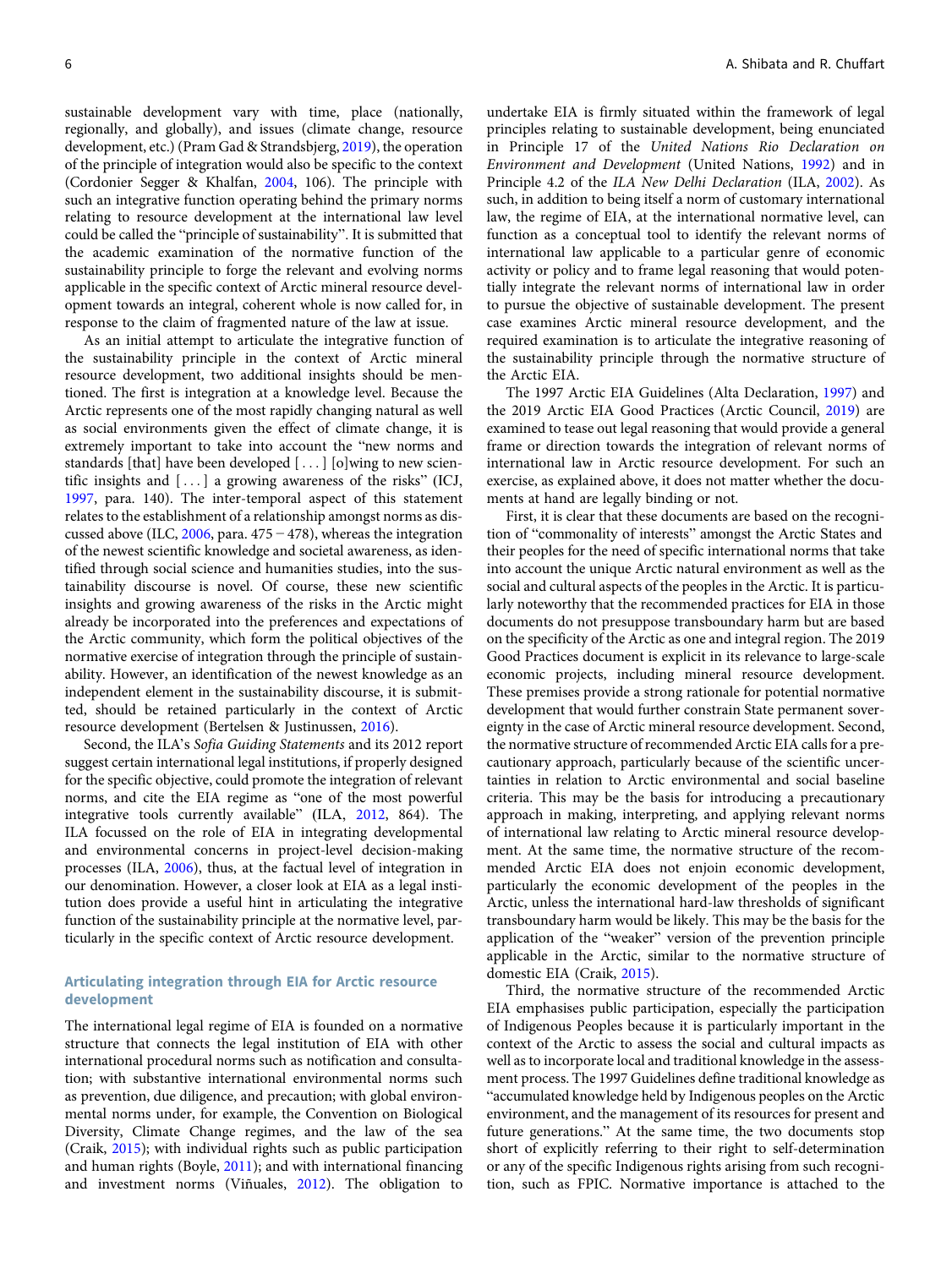<span id="page-6-0"></span>incorporation of their knowledge, rather than their right to participate in decision-making. The 2019 Good Practices document mentions social impact assessment (SIA), but not in the indigenousspecific context and is somehow detached from rights such as FPIC. Considering the claims by Indigenous Peoples in the Arctic as exemplified in the two declarations by the ICC, as mentioned above, the legal reasoning to integrate human and indigenous rights under international law into the law of Arctic mineral resource development may require further articulation beyond the examination of EIA as a legal institution (Cassotta & Mazzo, [2015;](#page-7-0) Johnstone & Hansen, [2020](#page-7-0)).

### Conclusion

The Arctic regions are characterised by the fundamental interconnectedness of the economic, social, and environmental pillars of sustainable development; however, the current state of international law of Arctic mineral resource development is fragmented, in the sense that the Arctic-specific normative developments, on the one hand, and the evolving general international legal framework on mineral resource development, on the other, are disconnected, not articulated in a holistic manner. In order to respond to the pertinent call for more synergies amongst those normative developments in the field, this article utilised the methodological approaches employed by the ILC's work on the "fragmentation of international law" and the ILA's work on the "principle of integration" as one principle relating to sustainable development. Having identified the legal foundation of such an integrative principle for the sustainable use of Arctic resources, this article demonstrates that sustainability can be posited as an interstitial principle, with a normative force of integration that would function to forge the relevant and evolving norms applicable in the specific context of Arctic mineral resource development towards an integral, coherent whole. The legal institution of Arctic EIA, as developed by the Arctic Council documents, provides a useful tool in articulating the integrative function of the sustainability principle at the international normative level. However, it is distinctly limited in its ability to effectively integrate human and Indigenous rights perspectives into the international law of Arctic mineral resource development.

Acknowledgments. The authors express thanks to all participants at the PCRC international Arctic symposium in December 2018 who made thought-provoking presentations and provided informative comments, based on which this article is built. The authors express their gratitude to the financial supports that enabled to convene the symposium as well as providing fellowship to one of the authors during the period of the symposium.

Financial support. The fourth international symposium on International Law for Sustainability in Arctic Resource Development, hosted by the Polar Cooperation Research Centre (PCRC), Kobe University, Japan, in December 2018, and the preparation for the Polar Record Special Issue on the same theme was financially supported by the Japanese Government Arctic Challenge for Sustainability (ArCS-I) project (programme grant number JPMXD13 00000000); JSPS KAKENHI grant numbers 16H03551 and 18KT0006; and Kobe University Rokkodai Foundation. In addition, the preparation of this article was partially supported by the Arctic Challenge for Sustainability II (ArCS II) (program grant number JPMXD1420318865).

### References

AEC (2019). Artic Economic Council Responsible Resource Development Working Group. Mineral Development in the Arctic. [https://documentcloud.](https://documentcloud.adobe.com/link/track/?pageNum%3d3&uri%3durn%3Aaaid%3Ascds%3AUS%3Aa7e72236-1943-4c29-a892-1ba0ab16788f) [adobe.com/link/track/?pageNum](https://documentcloud.adobe.com/link/track/?pageNum%3d3&uri%3durn%3Aaaid%3Ascds%3AUS%3Aa7e72236-1943-4c29-a892-1ba0ab16788f)=[3&uri](https://documentcloud.adobe.com/link/track/?pageNum%3d3&uri%3durn%3Aaaid%3Ascds%3AUS%3Aa7e72236-1943-4c29-a892-1ba0ab16788f)=[urn%3Aaaid%3Ascds%3AUS%3Aa7](https://documentcloud.adobe.com/link/track/?pageNum%3d3&uri%3durn%3Aaaid%3Ascds%3AUS%3Aa7e72236-1943-4c29-a892-1ba0ab16788f) [e72236-1943-4c29-a892-1ba0ab16788f](https://documentcloud.adobe.com/link/track/?pageNum%3d3&uri%3durn%3Aaaid%3Ascds%3AUS%3Aa7e72236-1943-4c29-a892-1ba0ab16788f) (accessed 1 May 2020).

- AEPS (1991). Arctic Environmental Protection Strategy. Adopted by the eight Arctic States on 14 June 1991. [http://library.arcticportal.org/1542/1/artic\\_](http://library.arcticportal.org/1542/1/artic_environment.pdf) [environment.pdf](http://library.arcticportal.org/1542/1/artic_environment.pdf) (accessed 1 May 2020).
- Åhrén, M. (2014). International human rights law relevant to natural resource extraction in indigenous territories: A overview. Nordic Environmental Law Journal, 2014(1), 21–37.
- Åhrén, M. (2016). Indigenous Peoples' Status in the International Legal System. Oxford: Oxford University Press.
- Alta Declaration (1997). Adopted by the eight Arctic States on 13 June 1997. [http://library.arcticportal.org/1271/1/The\\_Alta\\_Declaration.pdf](http://library.arcticportal.org/1271/1/The_Alta_Declaration.pdf) (accessed 1 May 2020).
- Arctic Council (1998). Arctic Council Terms of Reference for a Sustainable Development Program. Adopted by the Arctic Council at the first Arctic Council Ministerial Meeting, Iqaluit, Canada, 17–18 September 1998. [https://www.sdwg.org/wp-content/uploads/2015/12/SDWG\\_Terms\\_Of\\_](https://www.sdwg.org/wp-content/uploads/2015/12/SDWG_Terms_Of_Reference-1998.pdf) [Reference-1998.pdf](https://www.sdwg.org/wp-content/uploads/2015/12/SDWG_Terms_Of_Reference-1998.pdf) (accessed 1 May 2020).
- Arctic Council (2002). Arctic Council Protection of the Arctic Marine Environment Working Group. Arctic Offshore Oil and Gas Guidelines of 10 October 2002. [https://www.pame.is/document-library/resource](https://www.pame.is/document-library/resource-exploration-and-development/arctic-offshore-oil-and-gas-guidelines/201-arctic-offshore-oil-and-gas-guidelines-2002/file)[exploration-and-development/arctic-offshore-oil-and-gas-guidelines/201](https://www.pame.is/document-library/resource-exploration-and-development/arctic-offshore-oil-and-gas-guidelines/201-arctic-offshore-oil-and-gas-guidelines-2002/file) [arctic-offshore-oil-and-gas-guidelines-2002/file](https://www.pame.is/document-library/resource-exploration-and-development/arctic-offshore-oil-and-gas-guidelines/201-arctic-offshore-oil-and-gas-guidelines-2002/file) (accessed 1 May 2020).
- Arctic Council (2009). Arctic Council Protection of the Arctic Marine Environment Working Group. Arctic Offshore Oil and Gas Guidelines of 29 April 2009. [https://oaarchive.arctic-council.org/bitstream/handle/11374/](https://oaarchive.arctic-council.org/bitstream/handle/11374/63/Arctic-Guidelines-2009-13th-Mar2009.pdf?sequence%3d1&isAllowed%3dy) [63/Arctic-Guidelines-2009-13th-Mar2009.pdf?sequence](https://oaarchive.arctic-council.org/bitstream/handle/11374/63/Arctic-Guidelines-2009-13th-Mar2009.pdf?sequence%3d1&isAllowed%3dy)=[1&isAllowed](https://oaarchive.arctic-council.org/bitstream/handle/11374/63/Arctic-Guidelines-2009-13th-Mar2009.pdf?sequence%3d1&isAllowed%3dy)=[y](https://oaarchive.arctic-council.org/bitstream/handle/11374/63/Arctic-Guidelines-2009-13th-Mar2009.pdf?sequence%3d1&isAllowed%3dy) (accessed 1 May 2020).
- Arctic Council (2011). Arctic Council Sustainable Development Working Group. Circumpolar Information Guide on Mining for Indigenous Peoples and Northern Communities. [https://oaarchive.arctic-council.org/bitstream/](https://oaarchive.arctic-council.org/bitstream/handle/11374/45/Circumpolar%20Information%20Guide%20on%20Mining%20for%20Indigenous%20Peoples%20and%20Northern%20Communities.pdf?sequence%3d1&isAllowed%3dy) [handle/11374/45/Circumpolar%20Information%20Guide%20on%20Mining](https://oaarchive.arctic-council.org/bitstream/handle/11374/45/Circumpolar%20Information%20Guide%20on%20Mining%20for%20Indigenous%20Peoples%20and%20Northern%20Communities.pdf?sequence%3d1&isAllowed%3dy) [%20for%20Indigenous%20Peoples%20and%20Northern%20Communities.](https://oaarchive.arctic-council.org/bitstream/handle/11374/45/Circumpolar%20Information%20Guide%20on%20Mining%20for%20Indigenous%20Peoples%20and%20Northern%20Communities.pdf?sequence%3d1&isAllowed%3dy) [pdf?sequence](https://oaarchive.arctic-council.org/bitstream/handle/11374/45/Circumpolar%20Information%20Guide%20on%20Mining%20for%20Indigenous%20Peoples%20and%20Northern%20Communities.pdf?sequence%3d1&isAllowed%3dy)=[1&isAllowed](https://oaarchive.arctic-council.org/bitstream/handle/11374/45/Circumpolar%20Information%20Guide%20on%20Mining%20for%20Indigenous%20Peoples%20and%20Northern%20Communities.pdf?sequence%3d1&isAllowed%3dy)=[y](https://oaarchive.arctic-council.org/bitstream/handle/11374/45/Circumpolar%20Information%20Guide%20on%20Mining%20for%20Indigenous%20Peoples%20and%20Northern%20Communities.pdf?sequence%3d1&isAllowed%3dy) (accessed 1 May 2020).
- Arctic Council (2017a). Arctic Council Sustainable Development Working Group: SDWG Strategic Framework: Part Two: Implementation Plan. [https://](https://oaarchive.arctic-council.org/bitstream/handle/11374/1993/EDOCS-4154-v1A-ACSAOUS204_JUNEAU_2017_3-1-1B_SDWG-Strategic_Framework-Part-2-Implementation_Plan.PDF?sequence%3d2&isAllowed%3dy) [oaarchive.arctic-council.org/bitstream/handle/11374/1993/EDOCS-4154](https://oaarchive.arctic-council.org/bitstream/handle/11374/1993/EDOCS-4154-v1A-ACSAOUS204_JUNEAU_2017_3-1-1B_SDWG-Strategic_Framework-Part-2-Implementation_Plan.PDF?sequence%3d2&isAllowed%3dy) [v1A-ACSAOUS204\\_JUNEAU\\_2017\\_3-1-1B\\_SDWG-Strategic\\_Framework-](https://oaarchive.arctic-council.org/bitstream/handle/11374/1993/EDOCS-4154-v1A-ACSAOUS204_JUNEAU_2017_3-1-1B_SDWG-Strategic_Framework-Part-2-Implementation_Plan.PDF?sequence%3d2&isAllowed%3dy)[Part-2-Implementation\\_Plan.PDF?sequence](https://oaarchive.arctic-council.org/bitstream/handle/11374/1993/EDOCS-4154-v1A-ACSAOUS204_JUNEAU_2017_3-1-1B_SDWG-Strategic_Framework-Part-2-Implementation_Plan.PDF?sequence%3d2&isAllowed%3dy)=[2&isAllowed](https://oaarchive.arctic-council.org/bitstream/handle/11374/1993/EDOCS-4154-v1A-ACSAOUS204_JUNEAU_2017_3-1-1B_SDWG-Strategic_Framework-Part-2-Implementation_Plan.PDF?sequence%3d2&isAllowed%3dy)=[y](https://oaarchive.arctic-council.org/bitstream/handle/11374/1993/EDOCS-4154-v1A-ACSAOUS204_JUNEAU_2017_3-1-1B_SDWG-Strategic_Framework-Part-2-Implementation_Plan.PDF?sequence%3d2&isAllowed%3dy) (accessed 1 May 2020).
- Arctic Council (2017b). Arctic Council Sustainable Development Working Group: SDWG Strategic Framework: Part One: Strategic Vision. [https://](https://oaarchive.arctic-council.org/bitstream/handle/11374/1993/EDOCS-4153-v1A-ACSAOUS204_JUNEAU_2017_3-1-1A_SDWG_Strategic_Framework-Part-1-Vision.PDF?sequence%3d1&isAllowed%3dy) [oaarchive.arctic-council.org/bitstream/handle/11374/1993/EDOCS-4153-v1A-](https://oaarchive.arctic-council.org/bitstream/handle/11374/1993/EDOCS-4153-v1A-ACSAOUS204_JUNEAU_2017_3-1-1A_SDWG_Strategic_Framework-Part-1-Vision.PDF?sequence%3d1&isAllowed%3dy)[ACSAOUS204\\_JUNEAU\\_2017\\_3-1-1A\\_SDWG\\_Strategic\\_Framework-Part-1-](https://oaarchive.arctic-council.org/bitstream/handle/11374/1993/EDOCS-4153-v1A-ACSAOUS204_JUNEAU_2017_3-1-1A_SDWG_Strategic_Framework-Part-1-Vision.PDF?sequence%3d1&isAllowed%3dy) [Vision.PDF?sequence](https://oaarchive.arctic-council.org/bitstream/handle/11374/1993/EDOCS-4153-v1A-ACSAOUS204_JUNEAU_2017_3-1-1A_SDWG_Strategic_Framework-Part-1-Vision.PDF?sequence%3d1&isAllowed%3dy)=[1&isAllowed](https://oaarchive.arctic-council.org/bitstream/handle/11374/1993/EDOCS-4153-v1A-ACSAOUS204_JUNEAU_2017_3-1-1A_SDWG_Strategic_Framework-Part-1-Vision.PDF?sequence%3d1&isAllowed%3dy)=[y](https://oaarchive.arctic-council.org/bitstream/handle/11374/1993/EDOCS-4153-v1A-ACSAOUS204_JUNEAU_2017_3-1-1A_SDWG_Strategic_Framework-Part-1-Vision.PDF?sequence%3d1&isAllowed%3dy) (accessed 1 May 2020).
- Arctic Council (2019). Arctic Council Sustainable Development Working Group. Good Practices for Environmental Impact Assessment and Meaningful Engagement in the Arctic – Including Good Practice Recommendations. [https://www.sdwg.org/wp-content/uploads/2019/06/ArcticEIA\\_Screen](https://www.sdwg.org/wp-content/uploads/2019/06/ArcticEIA_Screen-revised.pdf)[revised.pdf](https://www.sdwg.org/wp-content/uploads/2019/06/ArcticEIA_Screen-revised.pdf) (accessed 1 May 2020).
- Baker, B. (2013). Offshore Oil and Gas Development in the Arctic: What the Arctic Council and International Law Can – and Cannot – Do. Proceedings of the American Society of International Law, 107. Cambridge: Cambridge University Press, pp. 275–279.
- Bankes, N. (2010). International human rights law and natural resources projects within the traditional territories of indigenous peoples. Alberta Law Review, 47(2), 457–496.
- Bankes, N. (2020). Reflections on the role of due diligence in clarifying State discretionary powers in developing Arctic natural resources. Polar Record, 56. doi: [10.1017/S0032247419000779](https://doi.org/10.1017/S0032247419000779)
- Barral, V. (2012). Sustainable development in international law: Nature and operation of an evolutive legal norm. European Journal of International Law, 23(2), 377–400.
- Barral, V. (2016). National sovereignty over natural resources: Environmental challenges and sustainable development. In E. Morgera & K. Kulovesi (Eds.), Research handbook on international law and nature resources (pp. 3–25). Cheltenham: Edward Elgar Publishing.
- Barral, V. & Dupuy, P. -M. (2015). Principle 4: Sustainable development through integration. In J. Viñuales (Ed.), The Rio declaration on environment and development: A commentary (pp. 157–179). Oxford: Oxford University Press.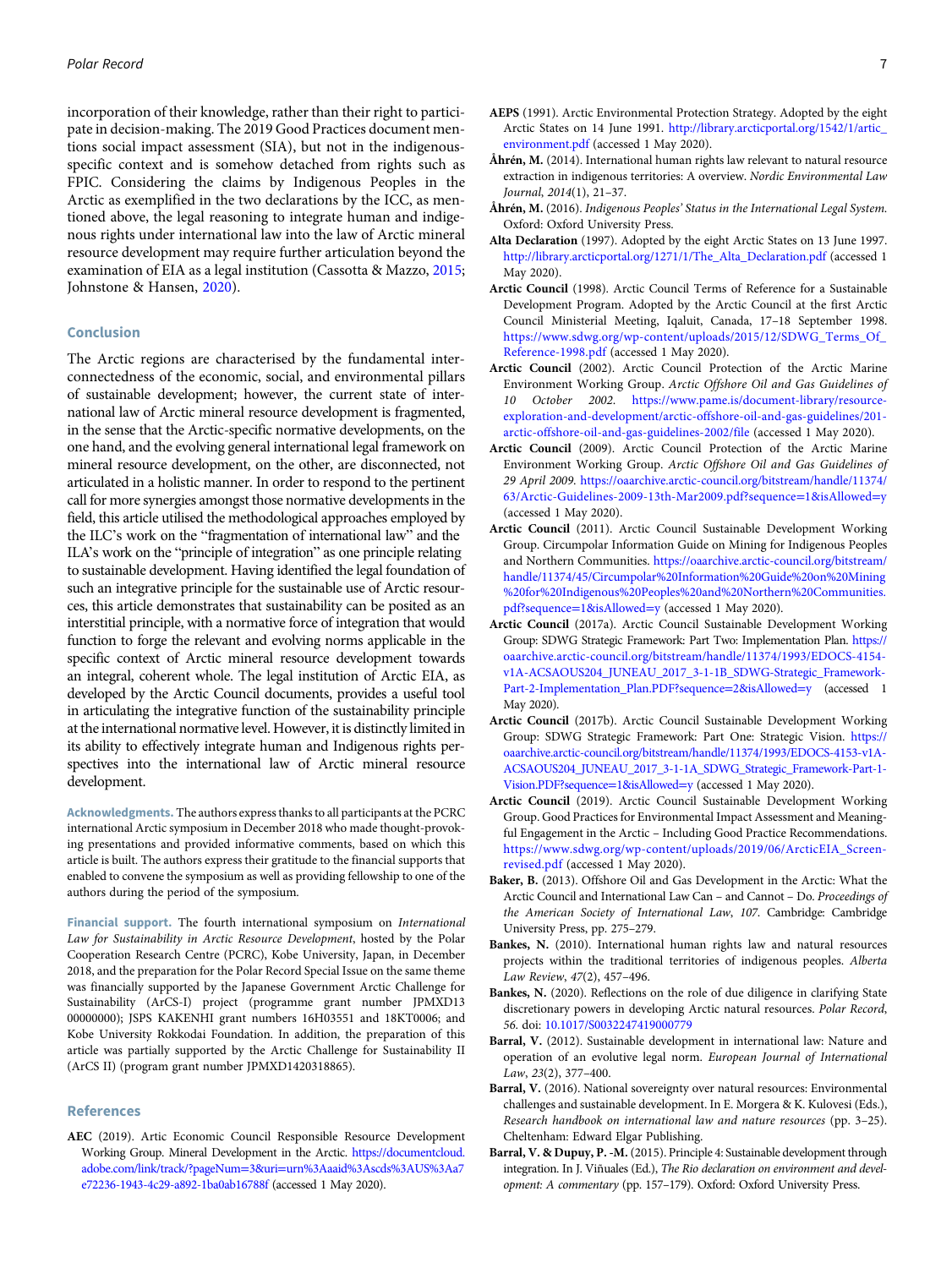- <span id="page-7-0"></span>Bertelsen, R. G. & Justinussen, J. C. S. (2016). Knowledge and natural resources: A crucial connection for local benefits and sustainable Arctic development. In E. Conde & S. Iglesias Sanchez (Eds.), Global challenges in the Arctic Region: Sovereignty, environment and geopolitical balance. Abingdon: Routledge.
- Boyle, A. (2011). Developments in the international law of environmental impact assessments and their relation to the Espoo Convention. Review of European Community & International Environmental Law, 20(3), 227–231.
- Cambou, D. (2020). Disentangling the conundrum of self-determination and its implications in Greenland. Polar Record, 56. doi: [10.1017/S00322474](https://doi.org/10.1017/S0032247420000169) [20000169](https://doi.org/10.1017/S0032247420000169)
- Cassotta, S. & Mazzo, M. (2015). Balancing de jure and de facto Arctic environmental law applied to the oil and gas industry: Linking indigenous rights, social impact assessment and business in Greenland. Yearbook of Polar Law, VI, pp. 63–119.
- CBD (1992). Convention on Biological Diversity. Adopted 5 June 1992 and entered into force 29 December 1993. United Nations Treaty Series, 1760, p. 79.
- Chong, W. (2019). International trade, polar environments and sustainable development. University of Western Australia Law Review, 44(1), 90–115.
- Churchill, R. (2015). The exploitation and management of marine resources in the Arctic: law, politics and the environmental challenge. In L.C. Jensen & G. Hønneland (Eds.) Handbook of the Politics of the Arctic (pp. 147–184). Cheltenham: Edward Elgar Publishing.
- Cordonier Segger, M. -C. & Khalfan, A. (2004). Sustainable Development Law: Principles, Practices and Prospects. Oxford: Oxford University Press.
- Craik, N. (2015). Principle 17: Environmental impact assessment. In J. Viñuales (Ed.), The Rio Declaration on Environment and Development: A Commentary (pp. 451–470). Oxford: Oxford University Press.
- Gautier, D. L., Bird, K., Charpentier, R., Grantz, A., Houseknecht, D., Klett, T., ... Wandrey, C. (2009). Assessment of undiscovered oil and gas in the Arctic. Science, 324(5931), 1175–1179.
- Harland, B. (2019). Arctic Economic Council: A Resource for Business Development in the Arctic. PCRC Working Paper No. 11. [http://www.](http://www.research.kobe-u.ac.jp/gsics-pcrc/pdf/PCRCWPS/PCRC_11_Harland.pdf) [research.kobe-u.ac.jp/gsics-pcrc/pdf/PCRCWPS/PCRC\\_11\\_Harland.pdf](http://www.research.kobe-u.ac.jp/gsics-pcrc/pdf/PCRCWPS/PCRC_11_Harland.pdf) (accessed 1 May 2020).
- Humrich, C. (2017). Sustainable development in Arctic international environmental cooperation and the governance of hydrocarbon-related activities. In C. Pelaudeix & E.M. Basse (Eds.), Governance of Arctic Offshore Oil and Gas (pp. 31–46). Abington: Routledge.
- ICC (2009). Inuit Circumpolar Council. A Circumpolar Inuit Declaration on Sovereignty in the Arctic. [https://iccalaska.org/wp-icc/wp-content/uploads/](https://iccalaska.org/wp-icc/wp-content/uploads/2016/01/Signed-Inuit-Sovereignty-Declaration-11x17.pdf) [2016/01/Signed-Inuit-Sovereignty-Declaration-11x17.pdf](https://iccalaska.org/wp-icc/wp-content/uploads/2016/01/Signed-Inuit-Sovereignty-Declaration-11x17.pdf) (accessed 1 May 2020).
- ICC (2011). Inuit Circumpolar Council. A Circumpolar Inuit Declaration on Resource Development Principles in Inuit Nunaat. [https://iccalaska.org/](https://iccalaska.org/wp-icc/wp-content/uploads/2016/01/Declaration-on-Resource-Development-A4-folder-FINAL.pdf) [wp-icc/wp-content/uploads/2016/01/Declaration-on-Resource-Development-](https://iccalaska.org/wp-icc/wp-content/uploads/2016/01/Declaration-on-Resource-Development-A4-folder-FINAL.pdf)[A4-folder-FINAL.pdf](https://iccalaska.org/wp-icc/wp-content/uploads/2016/01/Declaration-on-Resource-Development-A4-folder-FINAL.pdf) (accessed 1 May 2020).
- ICJ (1995). International Court of Justice Reports. Case concerning East Timor (Portugal v. Australia), Judgment of 30 June 1995, pp. 90–106.
- ICJ (1997). International Court of Justice Reports. Gabčíkovo-Nagymaros Project (Hungary/Slovakia), Judgment of 25 September 1997, pp. 88–119.
- ICJ (2004). International Court of Justice Reports. Legal consequences of the construction of a wall in the occupied Palestinian territory, Advisory opinion of 9 July 2004, pp. 136–203.
- ICJ (2010). International Court of Justice Reports. Pulp Mills on the River Uruguay (Argentina v. Uruguay), Judgment of 20 April 2010.
- ICJ (2019), International Court of Justice Reports. Legal consequences of the separation of the Chagos Archipelago from Mauritius in 1965, Advisory opinion of 25 February 2019. [https://www.icj-cij.org/files/case-related/169/](https://www.icj-cij.org/files/case-related/169/169-20190225-01-00-EN.pdf) [169-20190225-01-00-EN.pdf](https://www.icj-cij.org/files/case-related/169/169-20190225-01-00-EN.pdf) (accessed 1 May 2020).
- ILC (2006). International Law Commission. Report of the Study Group on Fragmentation of International Law: Difficulties arising from the diversification and expansion of international law. UN Doc. A/CN.4/L.682.
- ILA (2002). International Law Association. New Delhi Declaration of Principles of International Law relating to Sustainable Development, Resolution 3/2002, Annex. Report of the Seventieth Conference held in New Delhi 2–6 April 2002, pp. 22–29.
- ILA (2006). International Law Association. Report of the Committee on International Law on Sustainable Development. Report of the Seventy-second Conference held in Toronto, 4–8 June 2006, pp. 467–513.
- ILA (2012). International Law Association. 2012 Sofia Guiding Statements on the Judicial Elaboration of the 2002 New Delhi Declaration of Principles of International Law relating to Sustainable Development. Report of the Seventy-fifth Conference held in Sofia, August 2012, pp. 821–867.
- ILO (1989). International Labour Organisation. Convention concerning Indigenous and Tribal Peoples in Independent Counties. Adopted 27 June 1989 and entered into force 5 September 1991. [https://www.ilo.org/dyn/](https://www.ilo.org/dyn/normlex/en/f?p%3dNORMLEXPUB:12100:0:NO:P12100_ILO_CODE:C169) [normlex/en/f?p](https://www.ilo.org/dyn/normlex/en/f?p%3dNORMLEXPUB:12100:0:NO:P12100_ILO_CODE:C169)=[NORMLEXPUB:12100:0:NO:P12100\\_ILO\\_CODE:C169](https://www.ilo.org/dyn/normlex/en/f?p%3dNORMLEXPUB:12100:0:NO:P12100_ILO_CODE:C169) (accessed 1 May 2020).
- Inagaki, O., & Shibata, A. (2018). Hajimeni [Introduction]. In Hokkyoku Kokusaiho-chitsujo no Tenbo [Towards an International Legal Order in the Arctic] (pp. i–vii). Tokyo: Toshindo (In Japanese).
- Inuvik Declaration (1996). Inuvik Declaration on Environmental Protection and Sustainable Development in the Arctic. Adopted by the eight Arctic States on 21 March 1996. [https://iea.uoregon.edu/treaty-text/1996-inuvik](https://iea.uoregon.edu/treaty-text/1996-inuvikdeclarationenvironmentalprotectionsustainabledevelopmentarcticentxt) [declarationenvironmentalprotectionsustainabledevelopmentarcticentxt](https://iea.uoregon.edu/treaty-text/1996-inuvikdeclarationenvironmentalprotectionsustainabledevelopmentarcticentxt) (accessed 1 May 2020).
- Jakobsen, I. U. (2014). Extractive industries in Arctic: The international legal framework for the protection of the environment. Nordic Environmental Law Journal, 2014(1), 39–52.
- Johnstone, R. L. (2015). Offshore Oil and Gas Development in the Arctic under International Law: Risk and Responsibility. Leiden: Brill Publishers.
- Johnstone, R. L. (2020). The impact of international law on natural resource governance in Greenland. Polar Record, 56. doi: [10.1017/S0032247419000287.](https://doi.org/10.1017/S0032247419000287)
- Johnstone, R. L., & Hansen, A. M. (2020). Regulation of Extractive Industries: Community Engagement in the Arctic. Abingdon: Routledge.
- Kidd, M. (2016). Minerals. In E. Morgera & K. Kulovesi (Eds.), Research Handbook on International Law and Nature Resources (pp. 327–348). Cheltenham: Edward Elgar Publishing.
- Kiruna Declaration (2013). Kiruna Declaration on the occasion of the Eighth Ministerial Meeting of the Arctic Council. Adopted on 15 May 2013.
- Kobayashi, T. (2020). Sustainable resource development in the Arctic: Using export trade agreements to restrict environmentally harmful subsidies. Polar Record, 56. doi: [10.1017/S0032247419000524.](https://doi.org/10.1017/S0032247419000524)
- Koivurova, T. (2002). Environmental Impact Assessment in the Arctic: A Study of International Legal Norms. Farnham: Ashgate Publishing.
- Koivurova, T. (2008). Transboundary environmental assessment in the Arctic. Impact Assessment and Project Appraisal, 26(4), 265–275.
- Koivurova, T. (2016). Arctic resources: Exploitation of natural resources in the Arctic from the perspective of international law. In E. Morgera & K. Kulovesi (Eds.), Research Handbook on International and Natural Resources (pp. 349–365). Cheltenham: Edgard Elgar Publishing.
- Koivurova, T. (2017). Framing the problem in Arctic offshore hydrocarbon exploitation. In C. Pelaudeix & E.M. Basse (Eds.), Governance of Arctic Offshore Oil and Gas (pp. 19–30). Abington: Routledge.
- Koivurova, T., & Hossain, K. (2012). Hydrocarbon development in the offshore Arctic: Can it be done sustainably? Oil, Gas & Energy Law, 2, 1–29.
- Kokko, K., Buanes, A., Koivurova, T., Masloboev, V., & Pettersson, M. (2015). Sustainable mining, local communities and environmental regulation. Barents Studies, 2(1), 51–81.
- Langhelle, O., Blindheim, B. -T., & Øygarden, O. (2008). Framing oil and gas in the Arctic from a sustainable development perspective. In A. Mikkelsen & O. Langhelle (Eds.), Arctic Oil and Gas: Sustainability at Risk? (pp. 15–44). Abington: Routledge.
- Lim, K. S. (2020). Soft law instruments on Arctic investment and sustainable development. Polar Record, 56. doi: [10.1017/S0032247420000108.](https://doi.org/10.1017/S0032247420000108)
- Lowe, V. (1999). Sustainable development and unsustainable arguments. In A. Boyle & D. Freestone (Eds.), International Law and Sustainable Development (pp. 19–37). Oxford: Oxford University Press.
- Lowe, V. (2000). The politics of law-making: Are the method and character of norm creation changing? In M. Byers (Ed.), The Role of Law in International Politics: Essay in International Relations and International Law (pp. 207–226). Oxford: Oxford University Press.
- MOPPR Agreement (2013). Agreement on Cooperation on Marine Oil Pollution Preparedness and Response in the Arctic, with Appendixes, signed